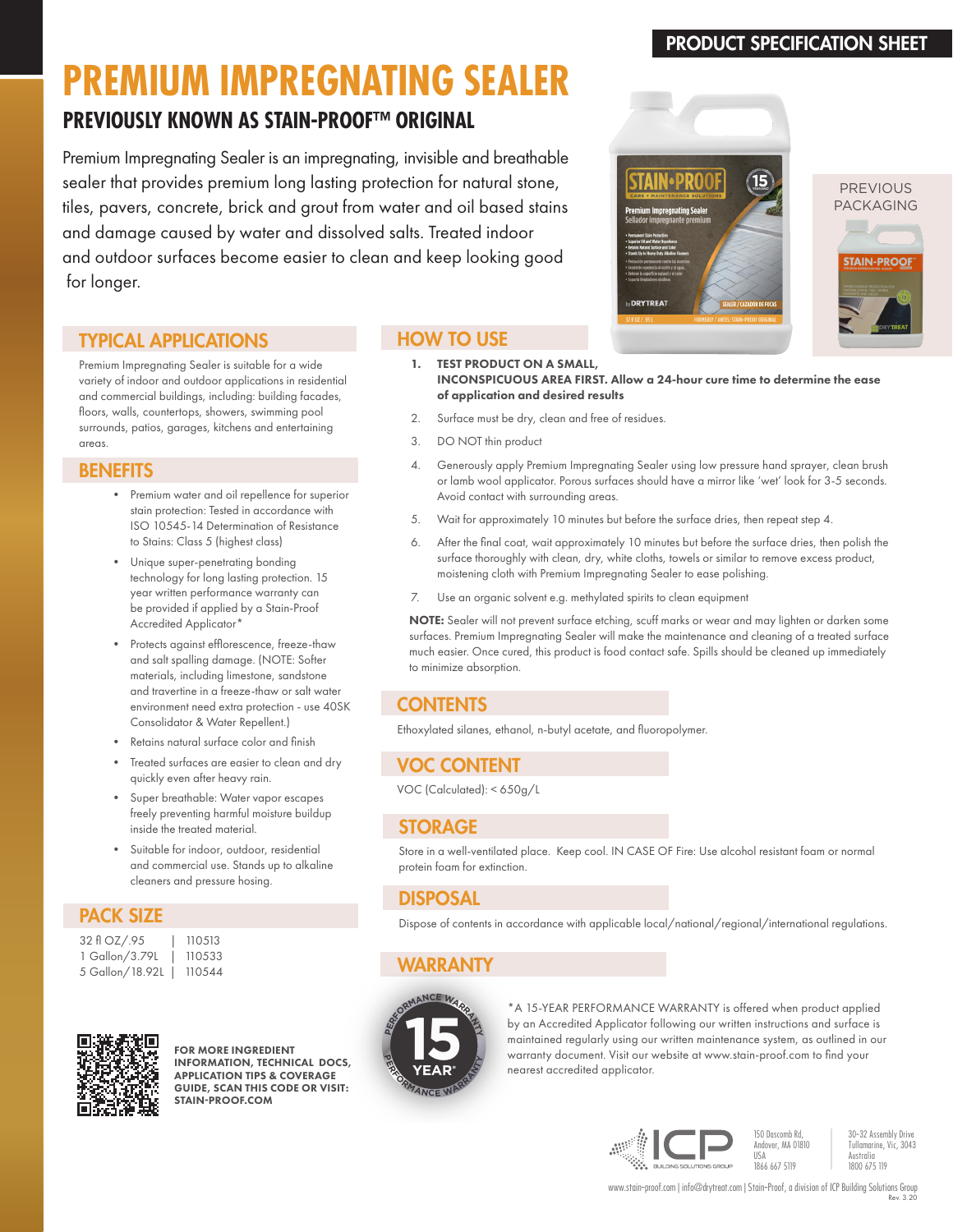## **CAUTIONS**

DANGER: Highly flammable liquid or vapor. Harmful if inhaled. Causes skin irritation. Causes serious eye irritation. May damage fertility or the unborn child. Suspected of causing genetic defects. Causes damage to organs through prolonged or repeated exposure. Harmful to aquatic life with long lasting effects. PRECAUTIONS: Do not handle until all safety precautions have been read and understood. Keep away from heat, hot surfaces, sparks, open flames and other ignition sources- No Smoking. Avoid breathing dust/fume/gas/mist/ vapours/spray. Keep container tightly closed. Wear protective gloves/protective clothing/eye protection/face protection. KEEP OUT OF REACH OF CHILDREN.

## FIRST AID

If exposed or concerned get medical advice. IF ON SKIN: Wash with plenty of soap and water. IF INHALED: If breathing is difficult, remove victim to fresh air and keep at rest in a position comfortable for breathing. If breathing has stopped give artificial respiration. IF IN EYES: Rinse cautiously with water for several minutes. Remove contact lenses, if present and easy to do. Continue rinsing.

## COVERAGE GUIDE

| <b>Surface Type</b>                       | sq ft/qt**       | $m^2/L^*$         |
|-------------------------------------------|------------------|-------------------|
| Basalt - Porous (Chinese)                 | 70               |                   |
| Basalt - Dense (European)                 | 120              | 12                |
| Bluestone (USA Boston Bluestone)          | 60               | 6                 |
| <b>Brick</b>                              | 60               | 6                 |
| Poured Concrete - Smooth                  | 75               | 7                 |
| Concrete Paver (dry pressed)              | 40               | 4                 |
| Concrete Paver (wet cast)                 | 70               | $\overline{7}$    |
| Coral Stone                               | 50               | 5                 |
| <b>Granite Flamed</b>                     | 60               | 6                 |
| <b>Granite Honed</b>                      | 80               | 8                 |
| Granite Polished                          | 120              | 12                |
| <b>Grout Lines</b>                        | 1000 linear feet | 305 linear meters |
| Limestone Honed - Dense                   | 70               | 7                 |
| Limestone Honed - Porous                  | 50               | 5                 |
| Limestone Polished                        | 100              | 10                |
| Marble Honed                              | 100              | 10                |
| Marble Polished                           | 150              | 15                |
| Quartzite                                 | 100              | 10                |
| Saltillo                                  | 50               | 5                 |
| Sandstone (Indian, hard)                  | 70               | 7                 |
| Sandstone (soft)                          | 40               | 4                 |
| Slate - Dense black                       | 120              | 12                |
| Slate                                     | 70               | 7                 |
| Terracotta dense                          | 70               | 7                 |
| Terracotta porous                         | 50               | 5                 |
| Terrazzo                                  | 100              | 10                |
| Travertine honed                          | 70               | 7                 |
| Travertine polished                       | 100              | 10                |
| <b>Encaustic Tile</b>                     | 55               | 5.5               |
| Travertine honed                          | 70               | 7                 |
| Travertine polished                       | 100              | 10                |
| Victorian Encaustic Tile                  | 70               | 7                 |
| Victorian Encaustic Tile - very<br>porous | 40               | 4                 |

\*\*Minimum Coverage rates as each surface has different absorption rates. Check with your supplier

## ADVANCED APPLICATION GUIDELINES

#### 1. TESTING

Premium Impregnating Sealer must be allowed to cure for at least 3 weeks before undertaking testing.

#### a. Achieving optimum stain repellence.

Premium Impregnating Sealer specially designed sealing molecules migrate through the pores and find sites to bond by a process of chemical reaction, over 3 to 4 weeks! As more molecules bond inside the pores, the material becomes more oil and water-repellent. After 24 hours of cure time, the product will show only adequate stain repellency and zero penetration, but after 3 weeks cure time the results will be significantly better.

#### b. Achieving maximum depth of penetration.

The modified silane molecules in Premium Impregnating Sealer are hundreds of times smaller than the best modern competitor (fluorocarbon /siloxane) sealers, which cannot penetrate into the pores of dense materials, such as polished granites. After 3 weeks of cure time, typical penetration into Kashmir white granite is 8 to 13 millimeters.

#### 2. APPLYING ON DENSE / POLISHED SURFACES

Premium Impregnating Sealer should be applied to smooth surfaces with a lamb's wool applicator or cloth, so the sealer is wiped over the surface. Spraying is not recommended for polished surfaces. Drying time between coats should be maximized – approximately 15 minutes.

#### 3. APPLYING ON HIGHLY POROUS SURFACES

Highly porous surfaces, such as sandstone and soft varieties of limestone should ideally be pre-sealed with a light spray of Premium Impregnating Sealer, at least 8 hours before applying the 2 main coats. Apply sufficient product so the surface looks shiny / mirror wet for at least 3-5 seconds after each coat.

#### 4. APPLYING ON A NEW TILE INSTALLATION

On a new installation, apply a coat of Premium Impregnating Sealer prior to grouting. Then 24 hours after the first coat, apply the grout. After the grout dries (ideally 24 hours later), apply the second coat. The first coat will help reduce the chances of picture framing occurring and make grout haze easier to clean.

#### 5. APPLYING ON VERTICAL SURFACES

On vertical surfaces you have much less dwell time than on horizontal surfaces as a liquid sealer will run down the wall if a substantial amount is applied. You need plenty of dwell time for the product to penetrate sufficiently. The way to do this is to apply 4 light coats of Premium Impregnating Sealer instead of 2 generous coats. Apply each successive coat before the previous one dries (wet on wet, approxmately10 minutes between coats). Place tarp or plastic sheets below to catch the excess drips.

#### 6. PROTECT SURROUNDING AREAS WHEN APPLYING

Cover surrounding areas which you do not wish to treat with Premium Impregnating Sealer. Use removable painter's tape to cover the bottom of walls.

## **TRANSPORT**

Shipping name: UN 1993 Flammable Liquid n.o.s. (contains ethanol) 3.

## COUNTRY OF MANUFACTURE

Made in the USA with globally sourced materials.



30-32 Assembly Drive Tullamarine, Vic, 3043 Australia 1800 675 119

Rev. 3.20 www.stain-proof.com | info@drytreat.com | Stain-Proof, a division of ICP Building Solutions Group